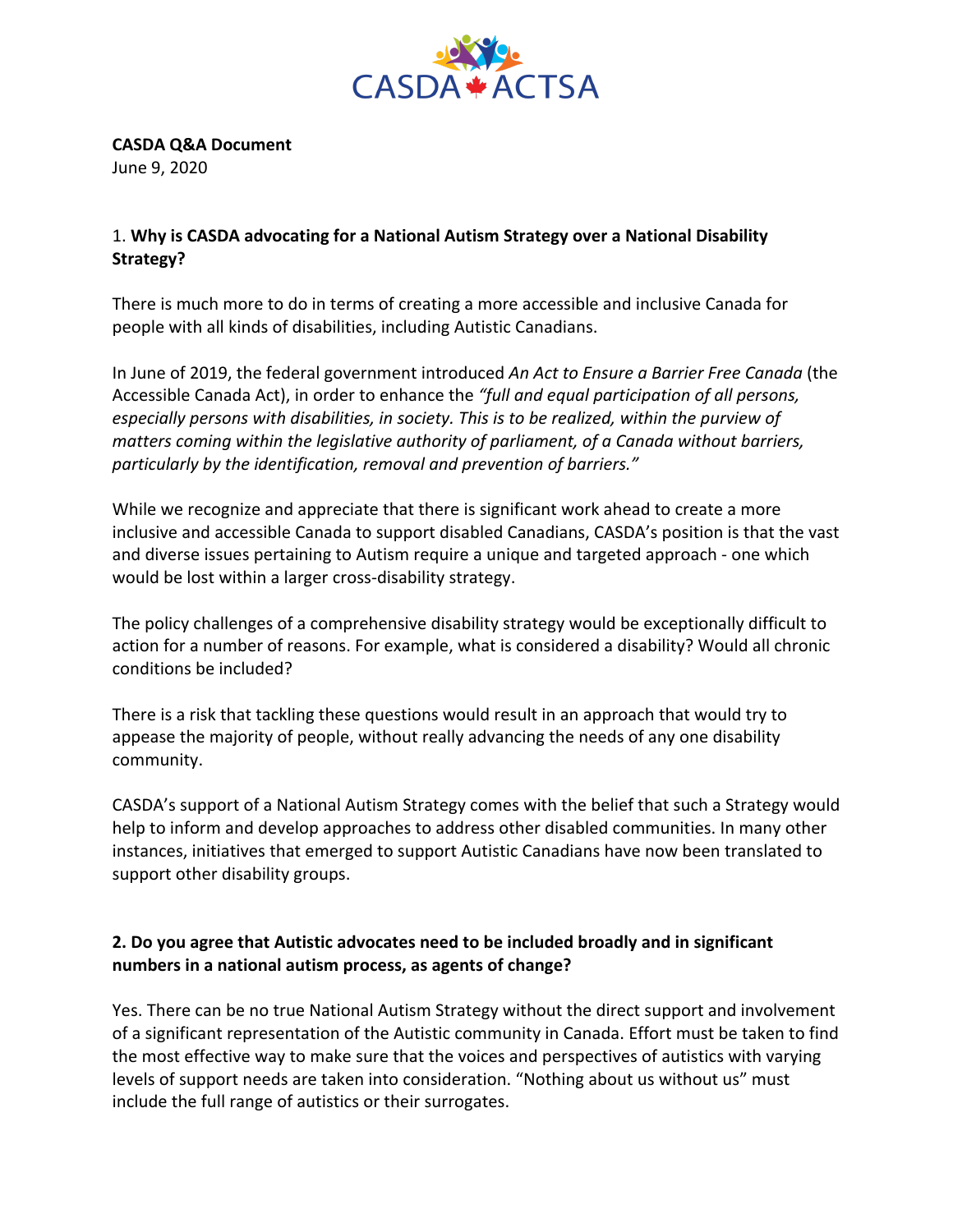

## **3. If a National Autism Strategy proceeds with development and plans to execute, how will Autistic Canadians be involved?**

The governance model for a National Autism Strategy has not yet been determined, but CASDA will continue to strongly advocate that the Strategy will need to be developed and executed with direct input from a significant and diverse representation of Autistic Canadians.

### **4. How is CASDA currently engaging first voice and the Autistic community?**

We have benefited greatly from the input of Autistic Canadians since establishing CASDA in 2007. That said, we recognize we need to do more in order to increase representation of Autistic Canadians both within CASDA general membership and to add more first-voice experience to CASDA's leadership team.

We sought input from Autistic Canadians during the National Needs Assessment Survey which took place in 2014, and enacted a working group made up of seven Autistic self-advocates to aid in the creation of a business plan for the Canadian Autism Partnership Project in 2015/2016 - a business plan that was developed with input from over 5,000 Canadians through town halls, in-person meetings and another national survey.

While we currently have first-voice representation on our Board of Directors, we are looking to expand our outreach to the Autistic community in order to create an advisory group of selfadvocates to provide feedback on a variety of initiatives. We are in the early stages of figuring out how this would best work.

To date, we have worked with provincial and territorial Autism-focused organizations in order to obtain input from Canadians with direct lived experience with a focus on equity, diversity and inclusion. In order to make sure that we have a diverse range of perspectives from Autistic youth and adults across the nation, we need to be more creative, and diligent, in attracting this input, focusing on ways to reach more communities such as Indigenous, Rural, Black, LGBTQ2S+ and New Canadians.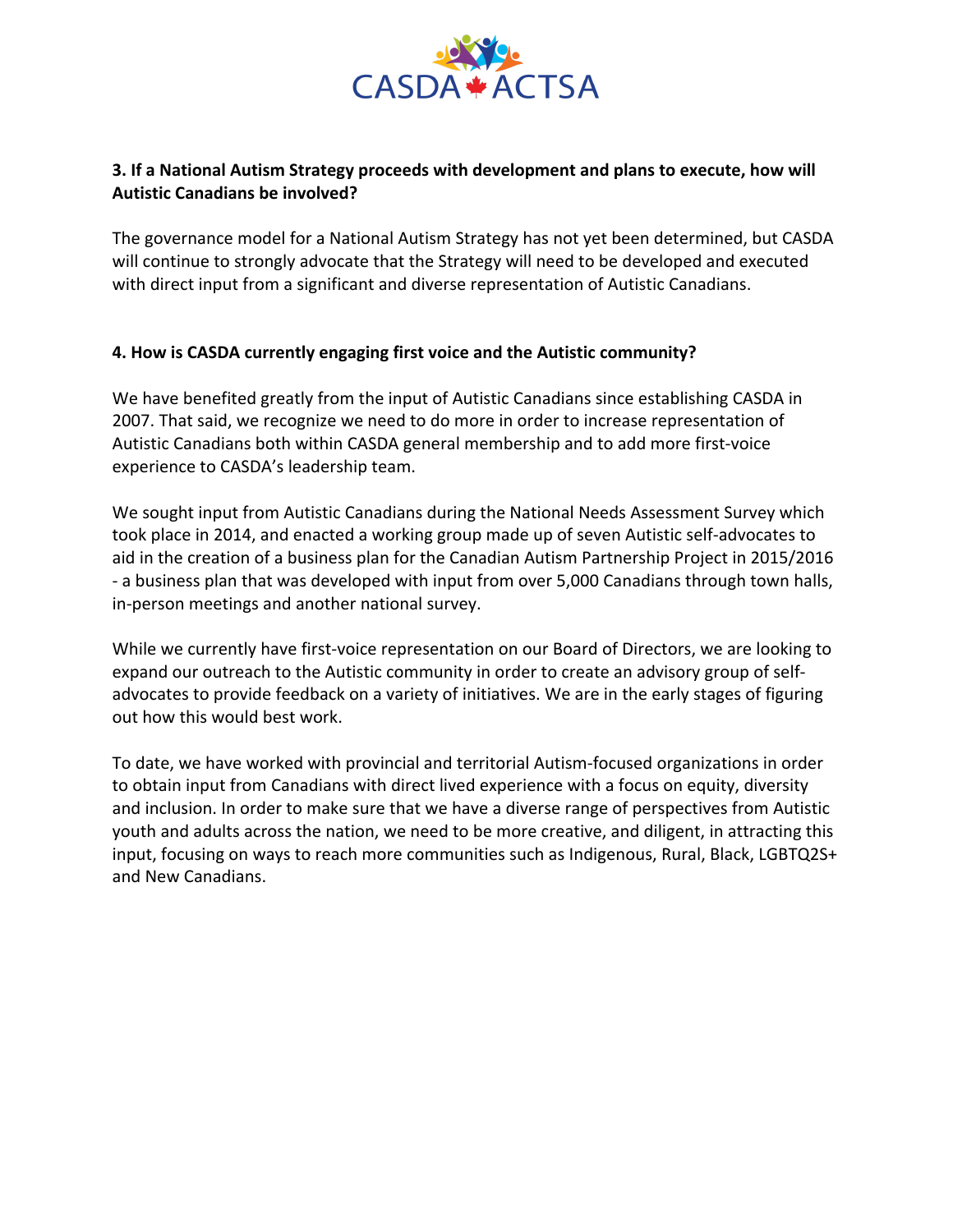

**5. There are growing concerns amongst self-advocate led Autistic organizations that some of the therapies being advocated for are negatively impacting Canadians on the Autism Spectrum (i.e. Applied Behavioural Analysis (ABA)). What independent studies are being conducted to make sure that the services being advocated for by CASDA and other Autism organizations are actually beneficial to the Autistic individual themselves, not just the families, educators etc.**

It is important to clarify that CASDA is not a research organization, but rather an alliance of member organizations and individuals. Some of these organizations subscribe to the medical model of disability, some subscribe to the social model of disability, and some others identify with a combination of both. CASDA members are expected to rely on evidence-based practices and peer reviewed research. The role of CASDA, as an alliance of 109 members, is to advance the need for a National Autism Strategy. The role of government is to oversee that Strategy and through that work, determine the type of services included.

CASDA does not advocate for any specific therapeutic approach, focusing instead on the broader need for equal access to consistent scientific, evidence-based support and resources no matter where you live in Canada.

**6. With attention needed on the current pandemic, the prospect of a second round in the coming fall, and of course the pressures to protect/restart/rebuild our economy, how will we be able to keep the issues of Autistic Canadians and their families and the need for a National Autism Strategy on the radar in Ottawa among policy makers.**

We understand and fully appreciate the need for a hyper-focus on addressing the most pressing needs related to COVID-19. These include providing financial support for Canadian businesses and workers impacted by the health crisis, ensuring our health care and long term care facilities have the human resources and protective equipment necessary to do their jobs, and making sure Canadians in each province and territory are receiving access to testing and medical care as the global pandemic continues.

Thousands of the Canadians mentioned above are Autistic, and their unique needs do not go away as we navigate COVID-19,

In many ways, the pandemic has highlighted not only the large gaps in support for Autistic Canadians, but also our previous inability (or unwillingness) to accommodate individuals on the Autism spectrum. There is something to be said about how quickly workplaces, organizations and public service offerings were able to quickly move to remote workplaces, online meetings and seminars and telehealth offerings.

All to say that we will continue to advocate the need for a National Autism Strategy while taking great care to understand the challenges government is facing with managing public health during this global pandemic.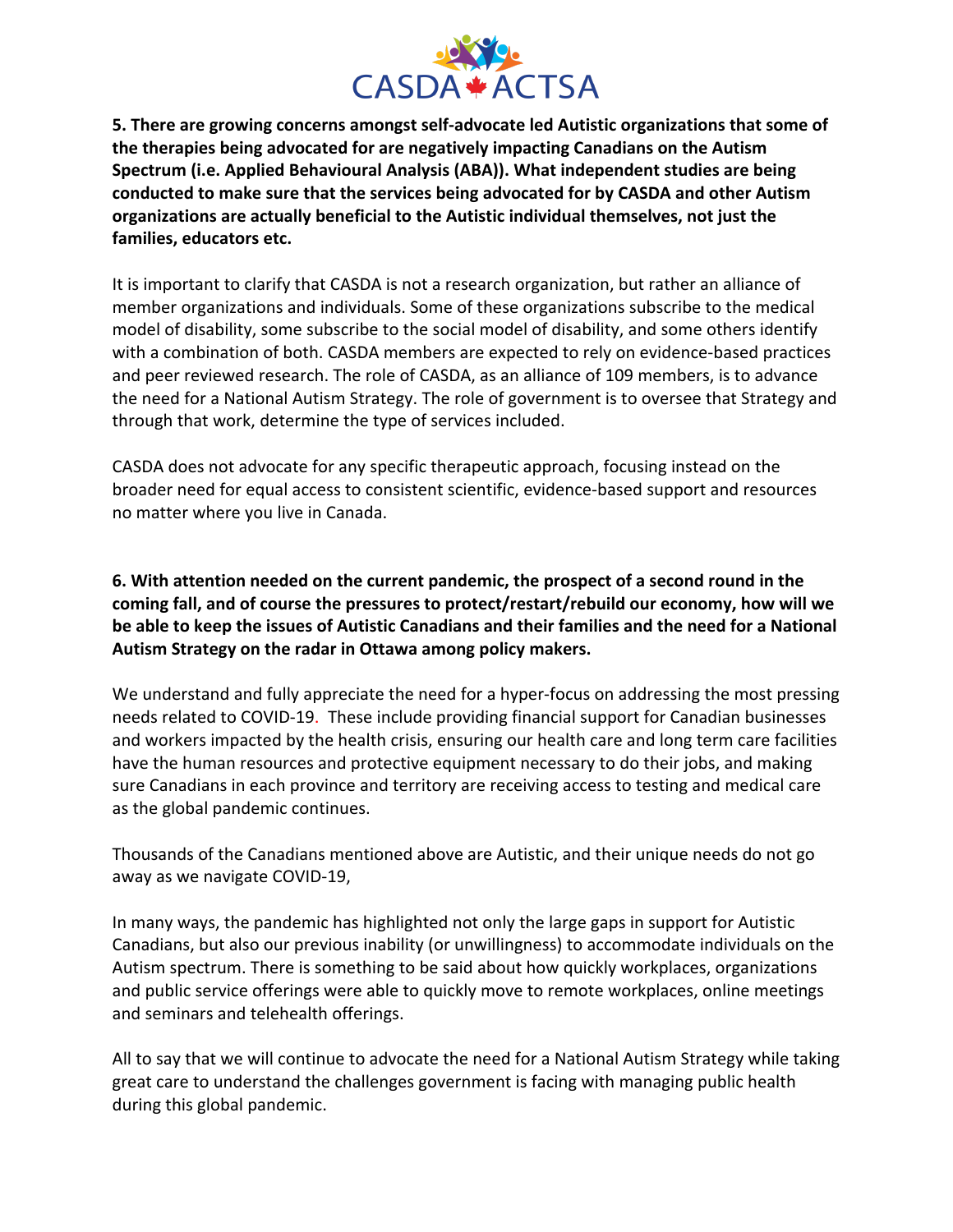

## **7. How will CASDA address the division between the National Autism Strategy direction and the advocacy of autistic-led organizations?**

To start, we think it is important to recognize and acknowledge that a division exists, and that we need to do better at reaching out and finding ways to work together with Autistic-led organizations. There is so much potential possible with increased collaboration of experience, expertise and skill-sets, and we are committed to these efforts in the days ahead.

While the development and execution of a National Autism Strategy would be the responsibility of the federal government, CASDA will continue to advocate for significant and diverse representation of Autistic voices to be involved in the process.

**8. Do you feel the National Needs survey sufficiently sought and captured the voices of the autistic community? Less than four per cent of survey participants were autistic people themselves. The survey sample was primarily white, educated, living in urban & suburban areas. We already know that there are inequities in services generally & specifically access to recognition/assessment in services for low-income people, Black, Indigenous, and other radicalized people. How will you make sure the NAS reflects the diversity of the Autistic community – particularly the high rates of LGBTQ2S+ folks?**

CASDA recognizes that the National Needs survey, as well as the National Autism Surveillance System conducted by the Public Health Agency of Canada, are in no way representative of the autistic community. Both the 2014 survey and the 2018 surveillance system document were preliminary scans.

It is CASDA's goal that the National Autism Strategy lead to better measures of autism and the needs of Autistic people, their families, caregivers, and communities, and, most importantly, better surveillance and measurement in marginalized and minority groups as well as groups that experience intersectionality.

To further make sure that Autistic, minority, and marginalized voices are included, CASDA is working on a policy brief for the federal government to select an advisory committee on the development of the National Autism Strategy, modelled after the Canadian Accessibility Standards Development Organization (CASDO). CASDO requires that half of its members be people with disabilities.

To find out more about CASDO, see section 17.1 of the accessibility legislation here: https://www.parl.ca/DocumentViewer/en/42-1/bill/C-81/third-reading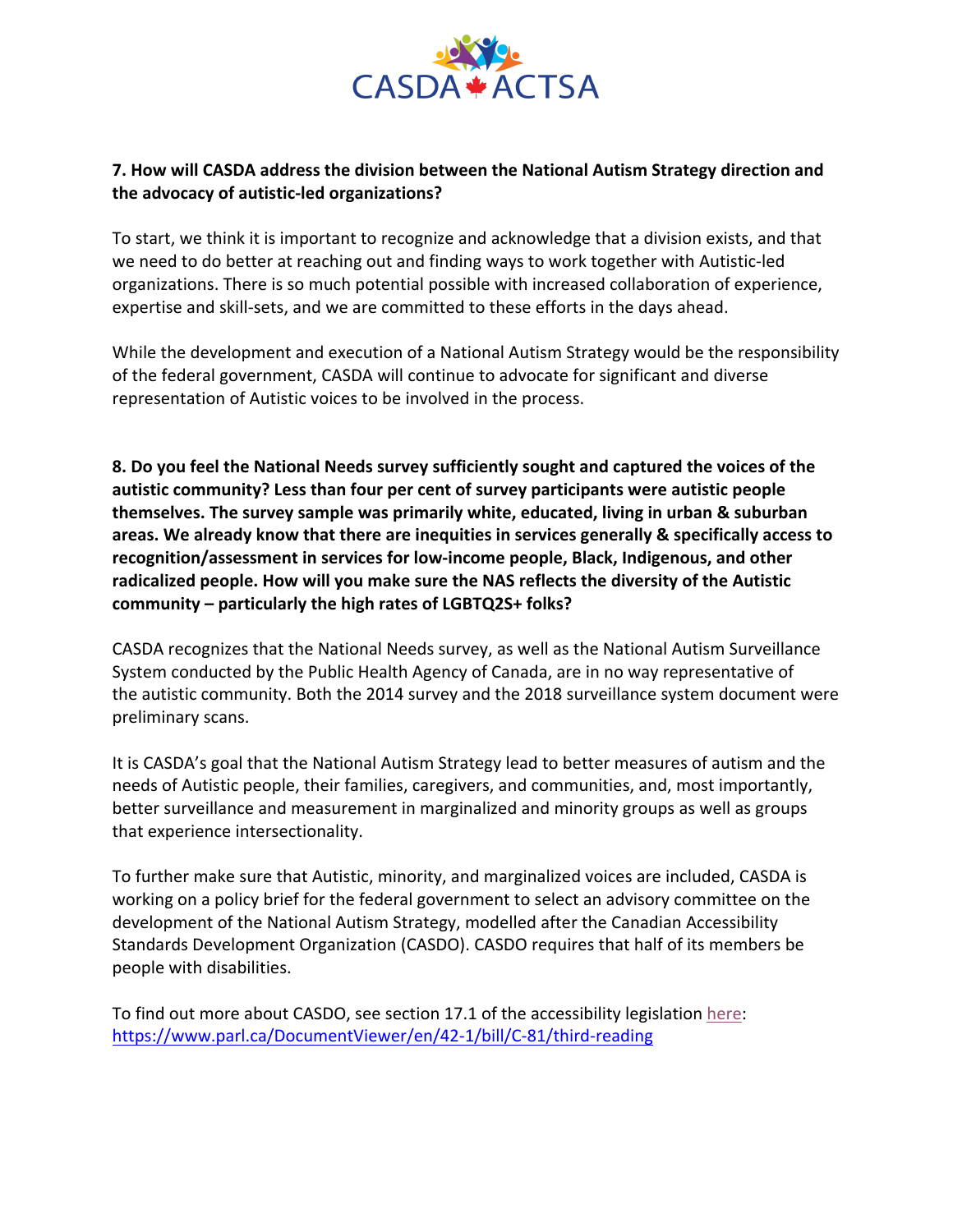

### **9. How can we better integrate findings in Autism research into federal public policy?**

How research topics are determined, then conducted, and then translated into day-to-day life is a common focus and concern amongst Autistic Canadians as well as their families and caregivers. They have a general understanding that significant research is taking place, but don't necessarily see that research is meaningfully impacting day-to-day life.

This doesn't mean that it is not happening at all. Rather, it means that there is a challenge in how this knowledge translation is occurring and what infrastructure can make it sustainable.. In the consultations CASDA has done for both the National Needs Assessment and the Canadian Autism Partnership Project, it was clear that Canadians wanted more input in what types of research they wanted the government to invest in relevant to Autism, and to better understand the process of taking that research from the lab to actually improving the lives of Autistic Canadians.

A National Autism Strategy needs to address this gap.

#### **Questions from Autistic Community:**

### **11. What is the National Autism Strategy going to do to recognize co-occurring conditions related to autism?**

An effective National Autism Strategy absolutely must take into account the vast range of cooccurring conditions that are often associated with an Autism diagnosis. These include mental health conditions, other developmental disabilities and chronic health issues.

### **12. How will the male vs female diagnostic criterium be addressed?**

This is a theme that has come up regularly in our consultations with Canadians. Autism presents differently in girls and women - which in many cases has led to misdiagnosis or late diagnosis. This would be an issue that we believe should be addressed by the federal government as they undergo the development and execution of a National Autism Strategy.

## **13. How is the NAS going to make sure that it involves the voice of autistic people when it is developing its policies?**

The responsibility of overseeing the development and execution of a National Autism Strategy will be held by the federal government. CASDA will continue to strongly advocate that this